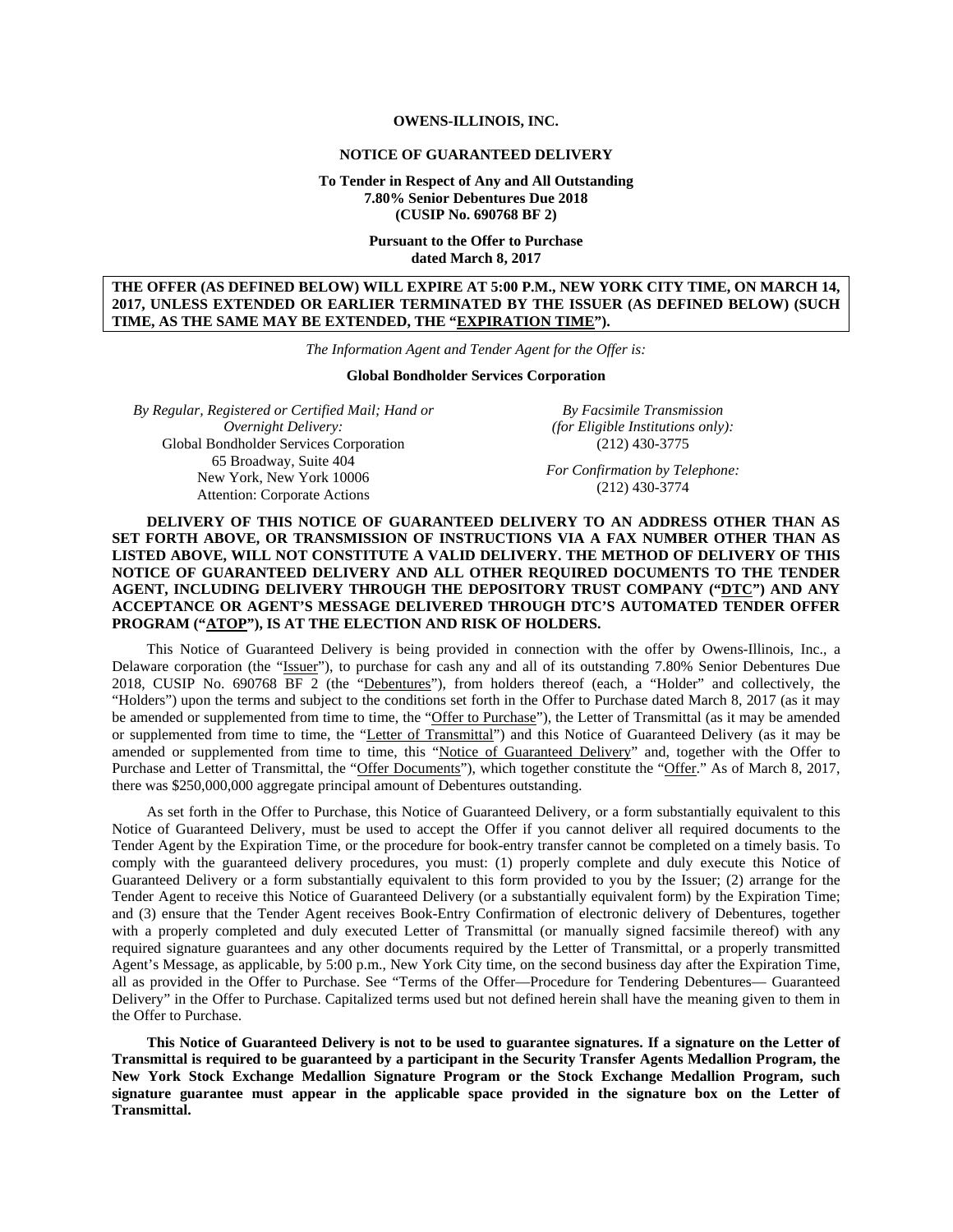# Ladies and Gentlemen:

The undersigned hereby tender(s) to the Issuer upon the terms and subject to the conditions set forth in the Offer to Purchase and the Letter of Transmittal (receipt of which is hereby acknowledged), the principal, or face, amount of Debentures specified below pursuant to the guaranteed delivery procedures set forth in the Offer to Purchase under the caption "Terms of the Offer—Procedure for Tendering Debentures—Guaranteed Delivery." By so tendering, the undersigned does hereby make, at and as of the date hereof, the representations and warranties of a tendering Holder of Debentures set forth in the Letter of Transmittal.

The undersigned understands that tenders of Debentures pursuant to the Offer may not be withdrawn after the Expiration Time, except as provided in the Offer to Purchase. Tenders of Debentures may be withdrawn at or prior to the Expiration Time as provided in the Offer to Purchase.

All authority conferred or agreed to be conferred by this Notice of Guaranteed Delivery shall not be affected by, and shall survive, the death or incapacity of the undersigned, and every obligation of the undersigned under this Notice of Guaranteed Delivery shall be binding upon the heirs, executors, administrators, trustees in bankruptcy, personal and legal representatives, successors and assigns of the undersigned.

Guaranteed deliveries may be submitted only in minimum denominations of \$1,000 and integral multiples of \$1,000 in excess thereof, subject to the requirement that Holders who tender less than all of their Debentures must continue to hold Debentures in the minimum authorized denomination of \$1,000 principal amount.

If the ATOP procedures are used, the DTC participant need not complete and physically deliver this Notice of Guaranteed Delivery. However, such DTC participant will be bound by the terms of the Offer.

As more fully described in the Offer, guaranteed deliveries will be required to be provided by no later than 5:00 p.m., New York City time, on March 16, 2017, which is the second business day after the Expiration Time. The Guaranteed Delivery Settlement Date will take place on the business day thereafter, which is expected to be March 17, 2017.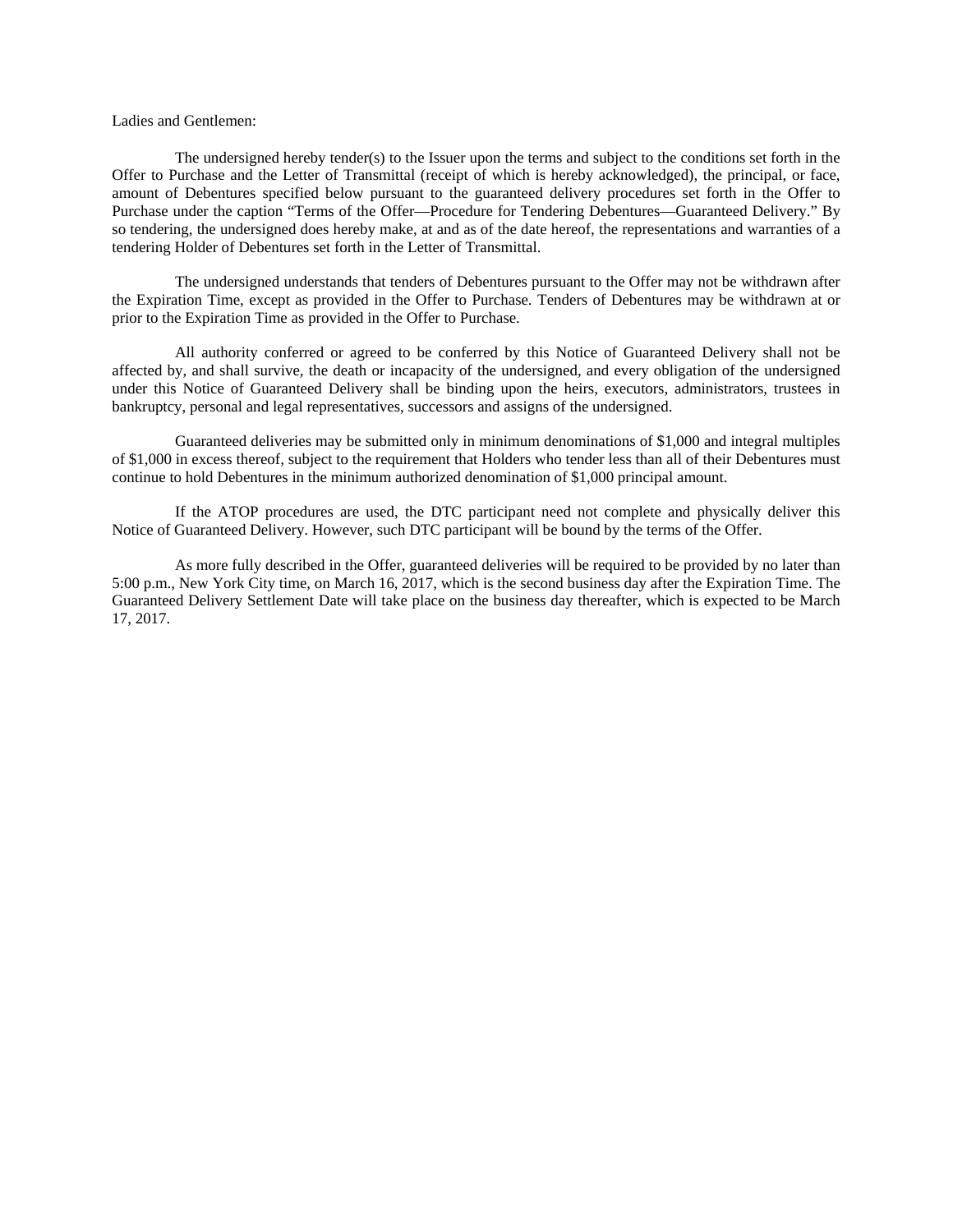# **PLEASE SIGN AND COMPLETE**

| Principal Amount of Debentures Tendered:*                                                                                                                                                                                                                                                                                                                                                                                                                                                                                                                               |
|-------------------------------------------------------------------------------------------------------------------------------------------------------------------------------------------------------------------------------------------------------------------------------------------------------------------------------------------------------------------------------------------------------------------------------------------------------------------------------------------------------------------------------------------------------------------------|
|                                                                                                                                                                                                                                                                                                                                                                                                                                                                                                                                                                         |
|                                                                                                                                                                                                                                                                                                                                                                                                                                                                                                                                                                         |
| *Must be in minimum denominations of \$1,000 and integral multiples of \$1,000 in excess thereof, subject to the<br>requirement that Holders who tender less than all of their Debentures must continue to hold Debentures in the<br>minimum authorized denomination of \$1,000 principal amount. If Debentures will be delivered by book-entry<br>transfer to the Tender Agent's account at DTC, provide the following information:                                                                                                                                    |
|                                                                                                                                                                                                                                                                                                                                                                                                                                                                                                                                                                         |
| DTC Account Number:                                                                                                                                                                                                                                                                                                                                                                                                                                                                                                                                                     |
| <b>PLEASE SIGN HERE</b>                                                                                                                                                                                                                                                                                                                                                                                                                                                                                                                                                 |
| X                                                                                                                                                                                                                                                                                                                                                                                                                                                                                                                                                                       |
| X                                                                                                                                                                                                                                                                                                                                                                                                                                                                                                                                                                       |
| Signature(s) of Owner(s) or authorized Signatory<br>Date                                                                                                                                                                                                                                                                                                                                                                                                                                                                                                                |
| Address:                                                                                                                                                                                                                                                                                                                                                                                                                                                                                                                                                                |
| Area Code and Telephone Number:                                                                                                                                                                                                                                                                                                                                                                                                                                                                                                                                         |
| This Notice of Guaranteed Delivery must be signed by the participant in one of the book-entry transfer facilities<br>exactly as such participant's name appears on a security position listing as the owner of Debentures. If the<br>signature above is by a trustee, executor, administrator, guardian, attorney-in-fact, officer of a corporation or<br>other person acting in a fiduciary or representative capacity, such person must set forth the following<br>information and furnish evidence of his or her authority as provided in the Letter of Transmittal: |
| Please print name(s) and address(es)                                                                                                                                                                                                                                                                                                                                                                                                                                                                                                                                    |
| Name(s):                                                                                                                                                                                                                                                                                                                                                                                                                                                                                                                                                                |
|                                                                                                                                                                                                                                                                                                                                                                                                                                                                                                                                                                         |
| Capacity:                                                                                                                                                                                                                                                                                                                                                                                                                                                                                                                                                               |
| Address:                                                                                                                                                                                                                                                                                                                                                                                                                                                                                                                                                                |
|                                                                                                                                                                                                                                                                                                                                                                                                                                                                                                                                                                         |
|                                                                                                                                                                                                                                                                                                                                                                                                                                                                                                                                                                         |